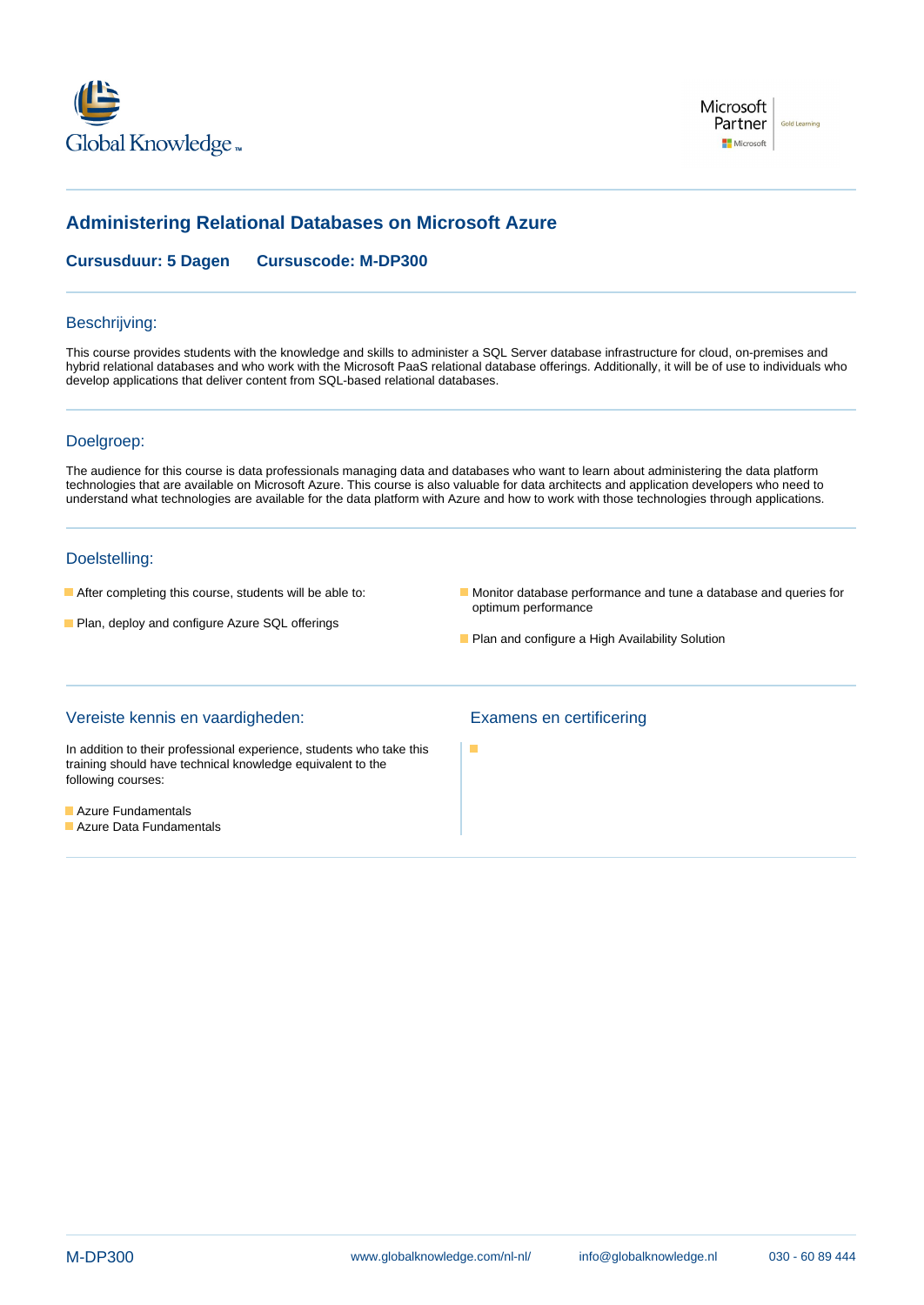### Cursusinhoud:

Module 1: The Role of the Azure Database Module 6: Automation of Tasks Administrator and Understand the differences between

administrator in the world of Azure. It also encryption solutions as well as many of their repetitive tasks. This can be as provides some foundational information data-in-transit encryption simple as using scripting to automate a relevant to the overall content. This includes a Implement a data sensitivity solution backup process, and as complex as building review of the various SQL Server-based and the various SQL Server-based a fully automated alerting system. This options (SQL Server in a VM, Managed Module 4: Monitor and Optimize Operational module provides details of automating tasks Instances, and Azure SQL Database.) Students Resources to simplify the DBA's job. Methods include will learn why compatibility level is a crucial line scheduling tasks for regular maintenance concept when working with SQL databases in jobs, as well as multi-instance administration Azure. Students are also introduced to other This module will teach you about resource and configuration of notifications for task database platforms available on Azure in optimization for your databases created using success or failure or non-completion. addition to those based on SQL Server, in either laaS or PaaS services. The module particular PostgreSQL and MySQL also covers monitoring server and hardware Setting up Automatic Deployment

- 
- 
- 
- 
- Machine line performance metrics and the performance metrics of the performance metrics

- Understand the role of Azure Database Performance Administrator as it fits in with other data User Database Configuration **Deploy resources using automated** platform roles **Performance-related Maintenance** deployment scripts
- Be able to describe the key differences TasksLab : Monitor and Optimize Create scheduled tasks between the SQL Server-based database op Resources Create Create notifications and alerts
- **Be able to describe the difference between** Isolate CPU Problems **Configure automation for PaaS services** versions and compatibility levels **USE** Use Query Store observe blocking
- Know how to enable and disable preview problems  $\blacksquare$  Know how to enable and implement a High features **Availability and Disaster Recovery Availability and Disaster Recovery**

Module 2: Plan and Implement Data Platform Resources **Monitor activity and compare to a** 

data platform resources in Azure. You will learn I dentify major causes of performance and recoverability in mind. Suppose you work about options for both upgrading and migrating problems for a company that sells widgets both in existing SQL databases to Azure. You will learn Configure resources for optimal stores and online. Your main application uses how to set up Azure resources to host SQL performance between a highly transactional database for orders. Server on a Virtual Machine, a Managed Configure a user database for optimal What would happen if the server or platform Instance, Azure SQL Database and either performance hosting the transactional database had a PostgreSQL or MySQL. You will learn how to problem that made it unavailable or determine which options are best based on Module 5: Optimize Query Performance inaccessible for some reason? What impact specific requirements including the High line would it have on the business? Availability and Disaster Recovery (HADR) needs. They will learn to calculate resource <br>Query execution plans are potentially the requirements and create templates for their most important aspect of database If the right solution is put in place, the

- 
- 
- 
- Windows, SQL Server and Azure Active
- This module explores the role of a database  $\Box$  Describe and configure both data-at-rest in many environments is to automate as
	-

resources. It will familiarize you with the Defining Scheduled Tasks **Azure Data Platform Roles** various tools available for monitoring **Configuring Extended Events** Azure Database Platforms and Options performance and establishing a baseline. You Managing Azure PaaS resources Using SQL Server Compatibility Levels will learn how to interpret performance metrics Automated MethodsLab : Automating Azure Preview FeaturesLab : Using the  $\vert$  for the most critical resources. You will also  $\vert$  Tasks Azure Portal and SQL Server Management | learn how to troubleshoot database | Deploy an Azure template from a Studio **Example 20 Studio** performance using Azure SQL Database Quickstart template on GitHub **Provision a SQL Server on an Azure Virtual | Intelligent Insights.** Configure notifications based on

- **Baselines and Performance Monitoring**
- 
- 
- 
- 
- 
- 

Detect and correct fragmentation **Environment** 

- 
- 
- 
- 
- 

deployments. performance. Improving bad plans is certainly database would come online in a reasonable an area where a small amount of effort can  $\parallel$  timeframe with minimal effort, thus allowing Deploying SQL Server using IaaS bring huge improvements. While hardware business to continue with little-to-no impact. Deploying SQL Server using PaaS issues can limit query performance, improving This module and its associated lab cover Deploying Open Source Database Solutions hardware usually yields performance configuring, testing, and managing a solution on AzureLab : Deploying Azure SQL improvements in the 10-20% range, at most. for high availability and disaster recovery Database **More commonly database administrators** (HADR) in Azure, for both

Directory Authentication A common goal for database administrators

- 
- 
- 
- 
- 
- 

Connect to SQL Server and Restore a Major Causes of Performance Issues Deploy an Azure Automation Runbook (or ■ Configuring Resources for Optimal elastic job) to rebuild indexes on an Azure

- 
- 
- 
- 

**baseline baseline baseline Data must be available when the business** Define maintenance tasks related to needs it. That means the solutions hosting This module introduces methods for deploying performance being performance the data must be designed with availability